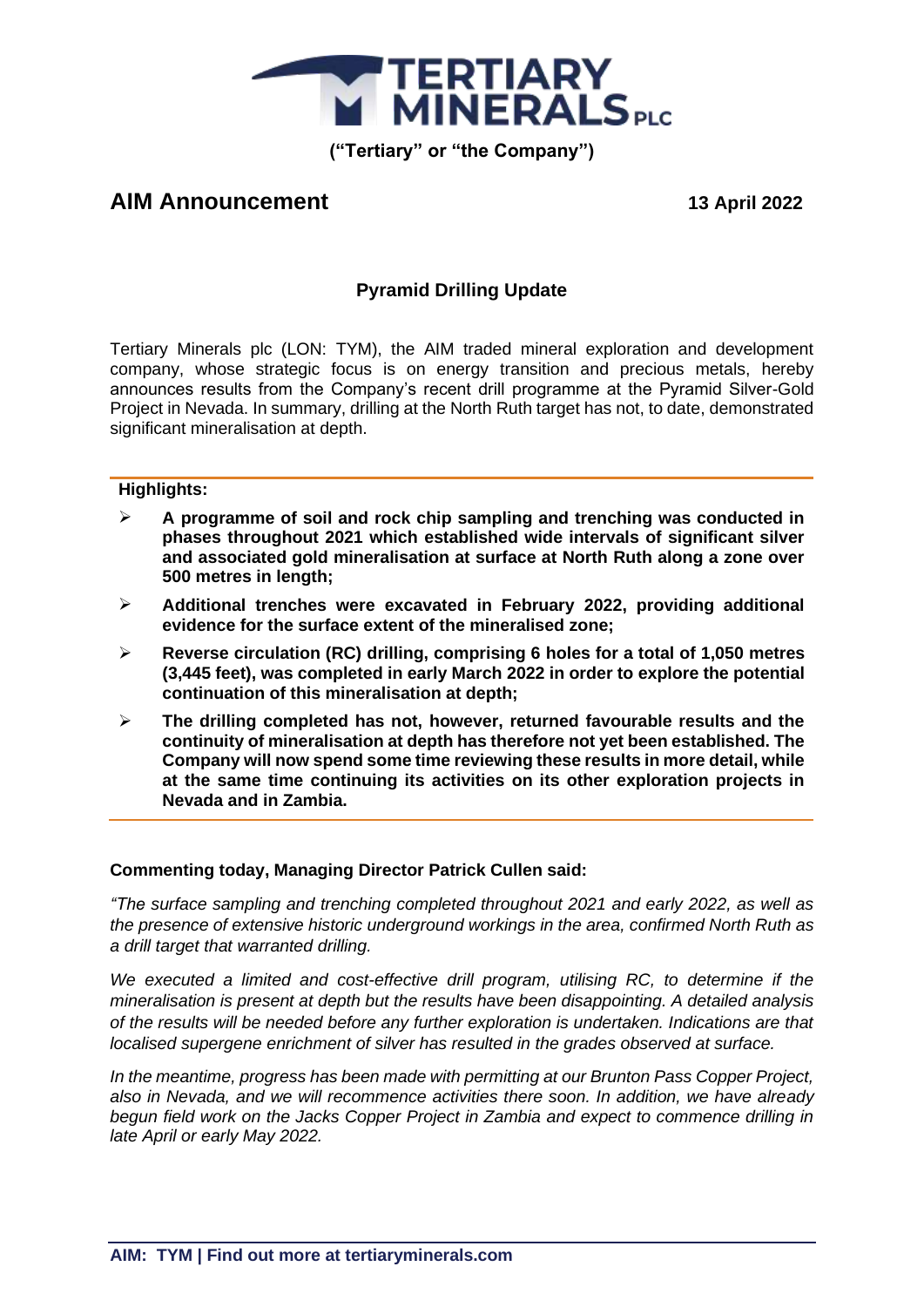#### **For more information please contact:**

| <b>Tertiary Minerals plc</b><br>Patrick Cullen, Managing Director                                                 | Tel: +44 (0)1625 838 679 |
|-------------------------------------------------------------------------------------------------------------------|--------------------------|
| <b>S P Angel Corporate Finance LLP</b><br><b>Nominated Adviser &amp; Broker</b><br>Richard Morrison/Caroline Rowe | Tel: +44 (0)203 470 0470 |
| <b>Peterhouse Capital Limited</b><br><b>Joint Broker</b><br>Lucy Williams/Duncan Vasey                            | Tel: +44 (0)207 469 0930 |

#### **Note to Editors**

Tertiary Minerals plc (LON: TYM) is an AIM traded mineral exploration and development company whose strategic focus is on energy transition and precious metals. The Company's projects are located in stable and democratic, geologically prospective, mining-friendly jurisdictions. Tertiary's principal activities are the discovery and development of copper, gold and silver resources in Nevada and in Zambia.

### **Market Abuse Regulation**

The information contained within this announcement is deemed by the Company to constitute inside information as stipulated under the Market Abuse Regulations (EU) No. 596/2014 as it forms part of UK domestic law by virtue of the European Union (Withdrawal) Act 2018 ('MAR'). Upon the publication of this announcement via Regulatory Information Service ('RIS'), this inside information is now considered to be in the public domain.

#### **Detailed Information**

#### *Background*

The Pyramid Gold-Silver Project was established through a lease agreement, targeting epithermal gold and silver mineralisation at the northwest end of the prolific current and past producing Walker Lane Mineral Belt.

The Company conducted systematic exploration at Pyramid undertaking extensive soil sampling, rock-ship sampling, mapping, and three phases of trenching over soil anomalies between April 2021 and February 2022. At the North Ruth target, surface silver and gold mineralisation was demonstrated to extend over a strike extent of at least 530 metres, with a zone width of up to 59 metres and yielding up to 595 g/t silver (17.35 ounces/ton) and 0.66 g/t gold (Announcement dated 14 October 2021).

#### *Drill Programme*

Envirotech Drilling LLC ("Envirotech") of Winnemucca, Nevada was contracted to conduct RC drilling and commenced on 8 March, operating on a 24-hour basis until completion on 13 March 2022. The program was designed to test continuity of mineralisation at depth and along strike at the North Ruth target and comprised 6 holes (NR-01 to 06) for a total of 3,445 feet (1,050 metres).

RC samples were collected on 5-foot (1.52 metre) intervals providing 689 samples. 39 Field duplicates were collected throughout sampling. Additionally, 41 certified reference materials ("CRMs") and 40 blanks were inserted into the sample run. Significant drilling results are shown in Table 2. Upon completion of a drillhole International Directional Services ("IDS") performed downhole surveys using a gyroscopic survey tool to record azimuth and dip deviation. Collar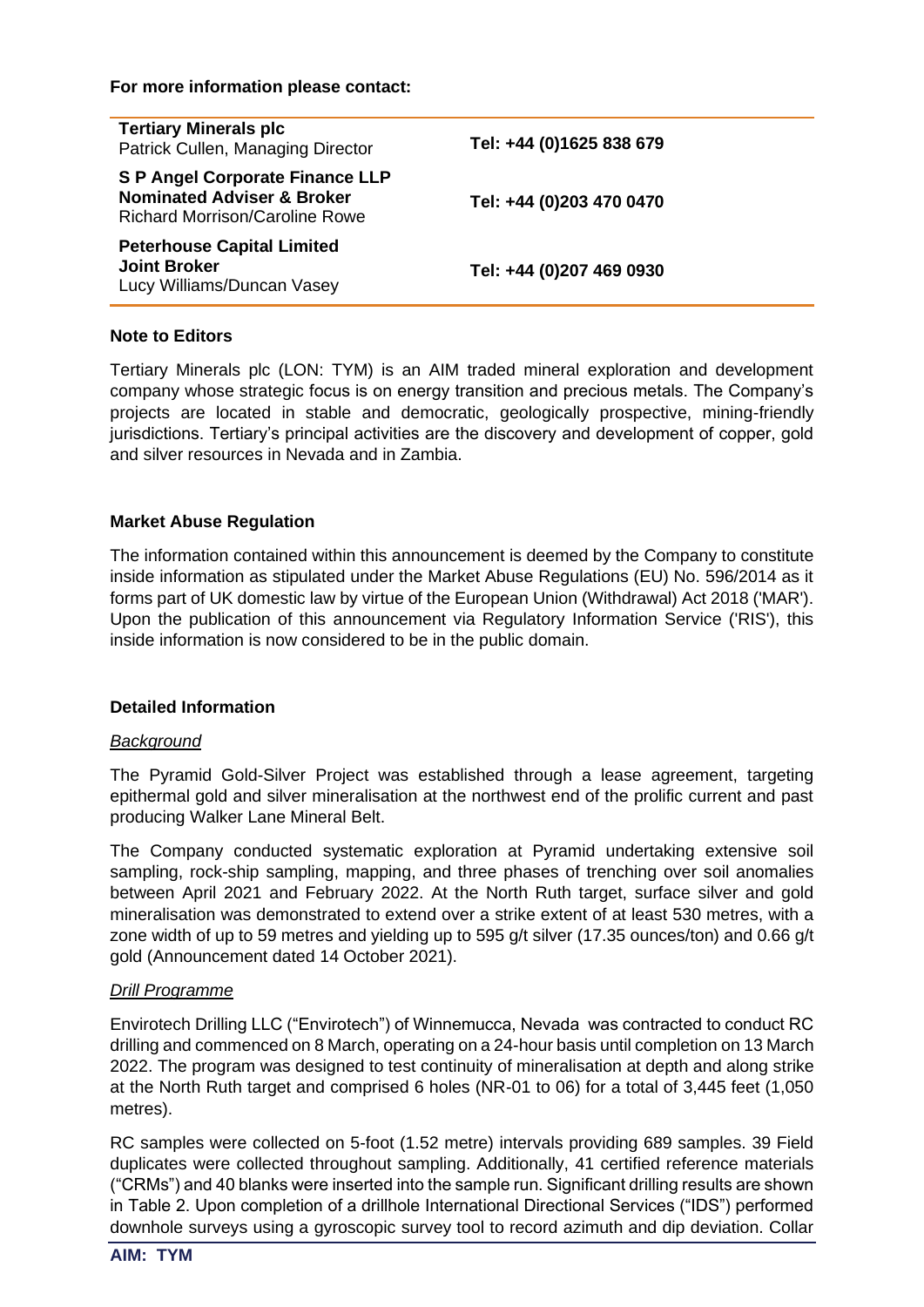locations were surveyed by handheld GPS and where two collars are adjacent, their relative position estimated to nearest metre.

Figure 1 overleaf shows the collar locations for the holes drilled, Table 1 lists the collar coordinates and drillhole azimuths and Table 2 the most significant results.



Figure 1: Location of RC drill holes NR-01 to NR-06 relative to rock chip samples and trenches. Historic underground activities are also indicated.

| <b>DHID</b>  | <b>NAD83 11 X</b> | <b>NAD83 11 Y</b> | <b>MASL Z</b> | EOH (M) | <b>COLLAR AZI</b> | <b>COLLAR INC</b> | EOH AZI | EOH INC |
|--------------|-------------------|-------------------|---------------|---------|-------------------|-------------------|---------|---------|
| <b>NR-01</b> | 273863            | 4415628           | 1352          | 152.4   | 218               | $-45$             | 225     | $-55$   |
| NR-02        | 273864            | 4415629           | 1352          | 219.5   | 217               | $-55$             | 227     | $-58$   |
| <b>NR-03</b> | 273916            | 4415597           | 1347          | 193.5   | 223               | -46               | 234     | $-56$   |
| <b>NR-04</b> | 273918            | 4415594           | 1347          | 214.9   | 205               | -45               | 213     | $-45$   |
| NR-05        | 274075            | 4415284           | 1394          | 121.9   | 045               | $-60$             | 046     | -64     |
| NR-06        | 273991            | 4415322           | 1362          | 147.8   | 044               | $-55$             | 044     | $-63$   |

Table 1: RC collars, azimuths and inclinations

| <b>DHID</b>  | From (ft) | To (ft) | Interval (ft) | From (m) | To(m) | Interval (m) | Au (ppm) | Ag (ppm) |
|--------------|-----------|---------|---------------|----------|-------|--------------|----------|----------|
| <b>NR-05</b> | 195       | 200     | 5             | 59.4     | 61.0  | 1.5          | 0.697    | 81       |
| <b>NR-05</b> | 170       | 175     | 5             | 51.8     | 53.3  | 1.5          | 0.089    | 18       |
| <b>NR-06</b> | 240       | 245     | 5             | 73.2     | 74.7  | 1.5          | 0.003    | 18       |
| <b>NR-06</b> | 15        | 20      | 5             | 4.6      | 6.1   | 1.5          | 0.249    | 16       |
| <b>NR-06</b> | 25        | 30      | 5             | 7.6      | 9.1   | 1.5          | 0.088    | 16       |

Table 2: Significant<sup>1</sup> silver drill intersections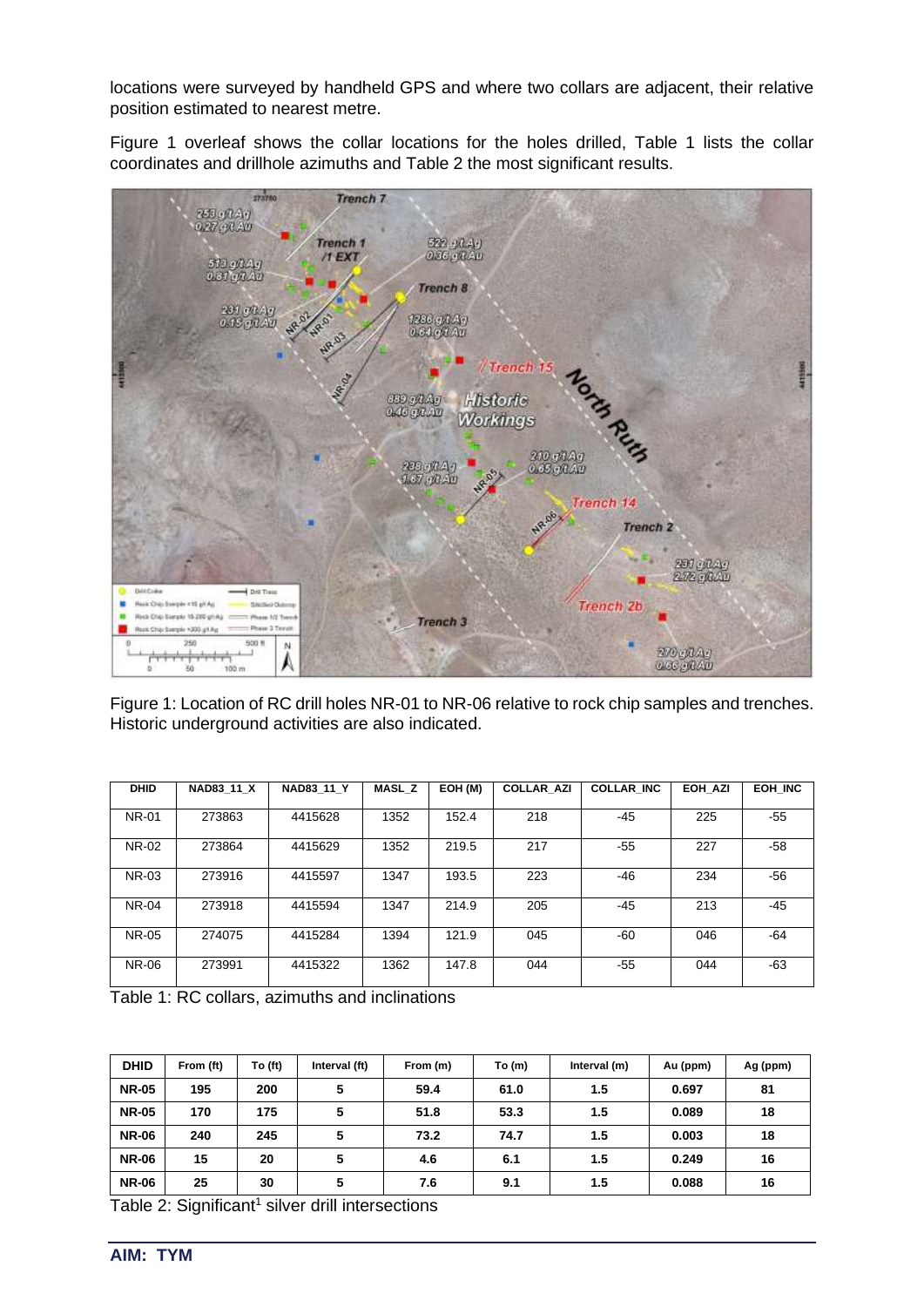Holes NR-01, NR-02, NR-03 and NR-04 were designed to intersect targets beneath the highest grade surface mineralisation in Trench 1, Trench 1 Ext and Trench 8. No significant intersections are noted. Minor intersections are noted in holes NR-05 and NR-06 which were drilled towards the southern extent of the North Ruth target.

At this stage the discrepancy between surface and drill results is not explained and further evaluation is required. Faulting or surface enrichment are possible explanations.

## *Phase 3 Trenching*

The Company also conducted a further, short program of trenching, comprising 3 trenches in February 2022 while drill pad and access construction was underway. Field observations and assay results continued to confirm the presence of mineralisation at surface and supported the plan to drill. The samples collected from the trenches were prepared and analysed by Paragon using the same methods as previous phases<sup>3</sup>. Significant intersections are presented below.

| <b>Trench</b>  | From (m) | To(m) | Interval (m) | Ag $(g/t)$ | Au $(g/t)$ |
|----------------|----------|-------|--------------|------------|------------|
| 2 <sub>b</sub> | 42.67    | 46.63 | 3.96         | 20         | 0.30       |
| 14             | 3.05     | 9.14  | 6.09         | 18         | 0.09       |
| 14             | 13.41    | 17.37 | 3.96         | 41         | 0.33       |
| 14             | 61.57    | 64.62 | 3.05         | 16         | 0.29       |

# *Drill Sample Analysis and QA/QC*

Drill samples were collected on-site by Paragon Geochemical ("Paragon") and transported under chain of custody to their facility in Reno, Nevada for sample preparation and analysis. Samples were prepared using code PREP-PKG where samples were crushed to 70% passing 10 mesh (2000 micron) and 1 kilogramme riffle split and crushed to 85% passing 200mesh (74 micron).

RC material was sampled over continuous 5-foot (1.53 metre) intervals. Gold and silver were analysed by method Au-AA Ag-GR, a 30g fire assay with gravimetric finish for silver and an atomic absorption spectroscopy finish for gold. As routine, Paragon implemented internal QA/QC procedures which were reviewed by the Company and are considered acceptable.

The Company implemented its own QA/QC protocol which involved field insertion of greater than 5% blanks, greater than 5% field duplicates and greater than 5% CRMs. QA/QC samples were inserted blind and assigned the same continuous sample number sequence as original samples. Two different CRMs were used to access both high- and low-grade material. A review of assay results from the Company's QA/QC inserts were found to be acceptable.

#### **Notes:**

*1. 'Significant' is defined as a minimum 2 metres width of sample grading a minimum of 15 g/t silver or 0.25 g/t gold in trenching and surface sampling. A width of 1.52 metres (5 feet) is applied for RC drilling in Nevada which relates to the standard sampling width. Narrow lower grade material may*  be included where they are internal to the reported intervals. Reported thicknesses of drill *intersections are thicknesses measured downhole and therefore cannot be considered true thickness.*